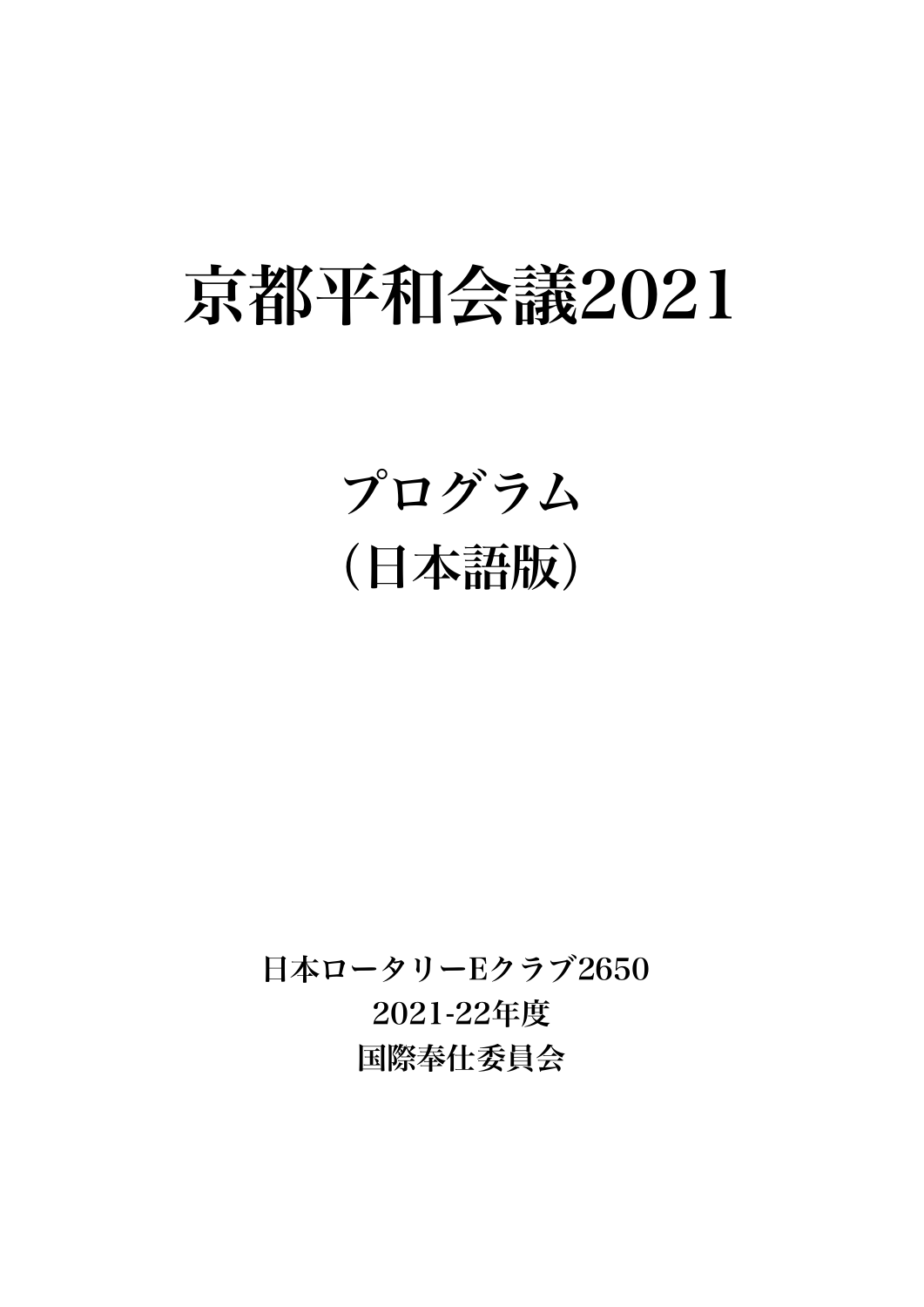

# KYOTO PEACE CONFERENCE 京都平和会議 2021

### **OCTOBER 29 (Friday)**

10月29日(金)

| 15.00          | Doors open <sub>開場</sub>                                                                                                                                    |
|----------------|-------------------------------------------------------------------------------------------------------------------------------------------------------------|
| 15.30<br>16.00 | Opening plenary (Hall 1&2) オープニング全体会議<br>Bringing tangible inclusivity to the peace discourse<br>Gianluca BONANNO, IPSO President IPSO1 基調講演;実体・包括的平和ディスコース |
| 16.15          | Women, children and the role of indigenous people in Indonesia (panel) (Hall 1)                                                                             |
| 17.45          | 女性・子供・インドネシアの先住民族の役割<br>Chair: Anggraeni A.<br>IPSO <sub>3</sub><br>Rotary                                                                                  |
|                | Presenters: Yosephin A., Fajri R., Vembrianto A., Febriany N., Westiani A.<br>独立教育者 カタハティ研究所 (企業) インドネシア 調査ジャーナリスト YYS Book for Mountain ビュング インドネシア        |
| 16.15          | From regional to global affairs: The economy-security nexus in the Asia-Pacific                                                                             |
| 17.45          | (panel) (Hall 2) 地域から世界情勢へ:アジア・太平洋の経済-安全保障                                                                                                                  |
|                | Chair: Gabusi G. TWAI 2                                                                                                                                     |
|                | Presenters: Breslin S., McNally C., Morton K., Nesadurai H.E.S<br>ウォーリック大学 (英) Chaminade 大学(ハワイ、米) シュワルツマンカレッジ精華大学内 (中国) Monash大学(マレーシア)                    |
| 18.00          | Keynote: Rethinking engagement as a trust-building endeavour (Hall 1&2)                                                                                     |
| 18.30          | Caffarena A.<br>TWAI 1 基調講演;信頼構築への努力として関連性を再考する                                                                                                             |
| 18.35          | <b>Closing remarks (Hall 1&amp;2)</b><br>閉会の辞                                                                                                               |
| 18.45          |                                                                                                                                                             |

|基調講演 円卓会議 パネルディスカッション

\_\_\_\_\_\_\_\_\_\_\_\_\_\_\_\_\_\_\_\_\_\_\_\_\_\_\_\_\_\_\_\_\_\_\_\_\_\_\_\_\_\_\_\_\_\_\_\_\_\_\_\_\_\_\_\_\_\_\_\_\_\_\_\_\_\_\_\_\_\_\_\_\_\_\_\_\_\_\_\_\_\_\_\_\_\_\_\_

#### \* notes

Physical venues are the International Conference Hall 1 & 2, inside the Clock Tower Centennial Hall of Kyoto University (Kyoto main campus).

会場:京都大学百周年時計台記念館国際交流ホール1と2。京都大学本部構内正門正面。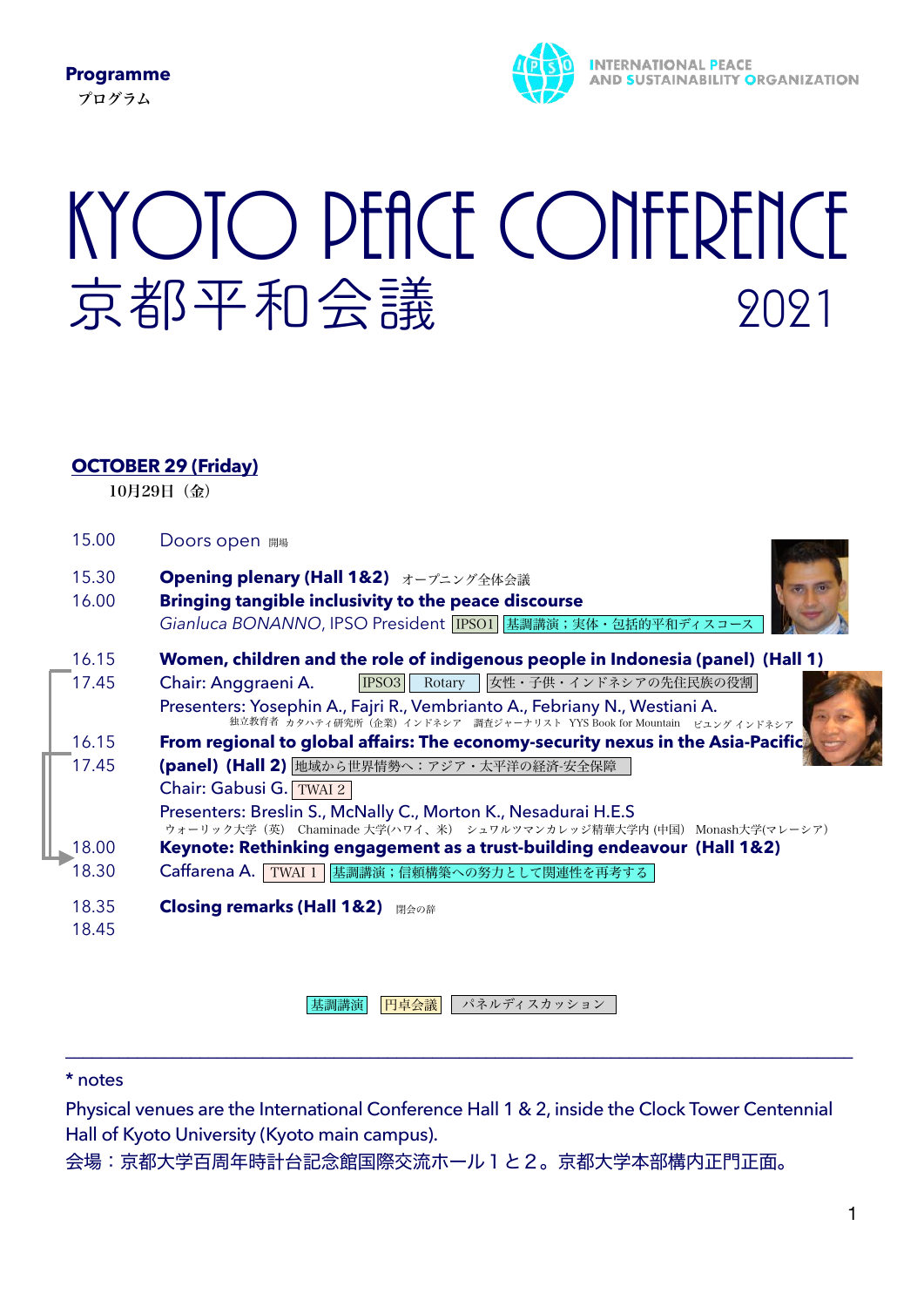

## **OCTOBER 30 (Saturday)**

10月30日(土)

9.30 Doors open 開場

| 10.00 | Exploring the possibilities to achieve peace through the cyber space (Hall 1)                                                          |
|-------|----------------------------------------------------------------------------------------------------------------------------------------|
| 10.45 | Ghunaim R. IEP 経済平和研究所 シドニー (豪)                                                                                                        |
| 10.00 | <b>Drivers of Global Change: Responding to East Asian Institutional and Economic</b>                                                   |
| 11.00 | Innovation (I) (roundtable) (Hall 2)                                                                                                   |
|       | Chair: Gabusi G. TWAI 2 グローバル変化の操縦:東アジアの制度及び経済的刷新への対応(I)                                                                               |
|       | Presenters: Zha D., Gong X., Nesadurai H.E.S., Chin G.T.                                                                               |
| 11.00 | 北京大学 (中国) 南洋工科大学 (シンガポール) Monash大学(マレーシア) ヨーク大学 (カナダ トロント)<br>Human rights and integration (panel) (Hall 2) 人権と統合                      |
| 12.30 | Chair: Hasnain F. ICU 4                                                                                                                |
|       |                                                                                                                                        |
|       | Presenters: Ribeiro D., Hasnain F., Gonzalez Marquez S.L., Wellesley-Cole O.<br>ICU <sub>6</sub><br>ICU <sub>3</sub><br>ICU 4<br>ICU 8 |
| 11.00 | Youth Peace (I) Discrimination and human rights in our country (panel) (Hall 1)                                                        |
| 12.30 | Rotary   青少年の平和(Ⅰ)我が国における差別と人権<br>Chair: Waters K.J. 米山大使                                                                              |
|       | Presenters: Rajapakse A.A., youth groups RI#9640地区PDG(豪)                                                                               |
| 12.30 |                                                                                                                                        |
| 14.00 | Lunch break - brain dates                                                                                                              |
|       |                                                                                                                                        |
| 14.00 | End human trafficking / modern-day slavery (roundtable) (Hall 1)                                                                       |
| 15.00 | 人身売買の終結/近年の奴隷制について<br>Chair: McCleary D. RAG4                                                                                          |
|       | Presenters: Friedman M., Nelson T., Richmond J., Gibbs H.                                                                              |
| 14.00 | メコンクラブCEO(香港) 「正義への希望」CEO 本部英国 米国国務省 尊厳ある健康と治療サンフランシスコ (米)<br>Japan's influence in Asia, between China and ASEAN (panel) (Hall 2)      |
| 15.30 | Chair: Neironi R. TWAI 4<br>中国とアセアンの間のアジアにおける日本の影響                                                                                     |
|       | Presenters: Zappa M., Isaksson E., Garbagni G., Neironi R.                                                                             |
|       | Ca Foscari 大学 (ベネチア、伊) ベルリン自由大学 ケンブリッジ大学 (英)<br>TWAI 4                                                                                 |
| 15.15 | Documentary trailer "Slave Island" (Hall 1) 下キュメンタリー予告編「奴隷島」                                                                           |
| 16.00 | Van der HEYDEN K. ハラルドハウス (メディア関連・制作会社)                                                                                                |
| 15.45 | Emerging security challenges in the maritime domain (roundtable) (Hall 2)                                                              |
| 16.45 | Chair: Ruzza S. TWAI 5<br>海事分野における新たな安全保障上の課題                                                                                          |
|       | Presenters: Belcher P., Cook P., Cusumano E., Edmunds T.                                                                               |
| 16.15 | インタータンコ 国際タンカー船主協会 PCA海事 ライデン大学 (オランダ) ブリストル大学 (英)<br>How Mediterranean actors have shaped China's growing role in the region? (panel) |
| 17.45 | 地中海関係者はどのようにして、その地域において中国の成長する役割を担ったのですか?<br>(Hall 1)                                                                                  |
|       | Chair: Fardella E. 北京大学 (中国)                                                                                                           |
|       | Presenters: Ghiselli A., Parchami A., Vangeli A., She G.                                                                               |
|       | フク旦大学 (上海) 英陸軍士官学校 リブライナ大学 (スロベニア) Tsinghua大学 (北京、中国)                                                                                  |
| 17.00 | <b>Environmental Sustainability Rotary Action Group (ESRAG) (panel) (Hall 2)</b>                                                       |
| 18.00 | Chair: De Vriendt M. RAG3 環境持続可能性ロータリー行動グループ                                                                                           |
|       | Presenters: Kendrick-Hands K.D., Cloutier L., Catheline A.<br>RAG4                                                                     |
| 18.00 | RAG <sub>2</sub><br>RAGI<br><b>Closing remarks (Hall 1&amp;2) <sub>閉会の辞</sub></b>                                                      |
| 18.15 |                                                                                                                                        |
|       |                                                                                                                                        |